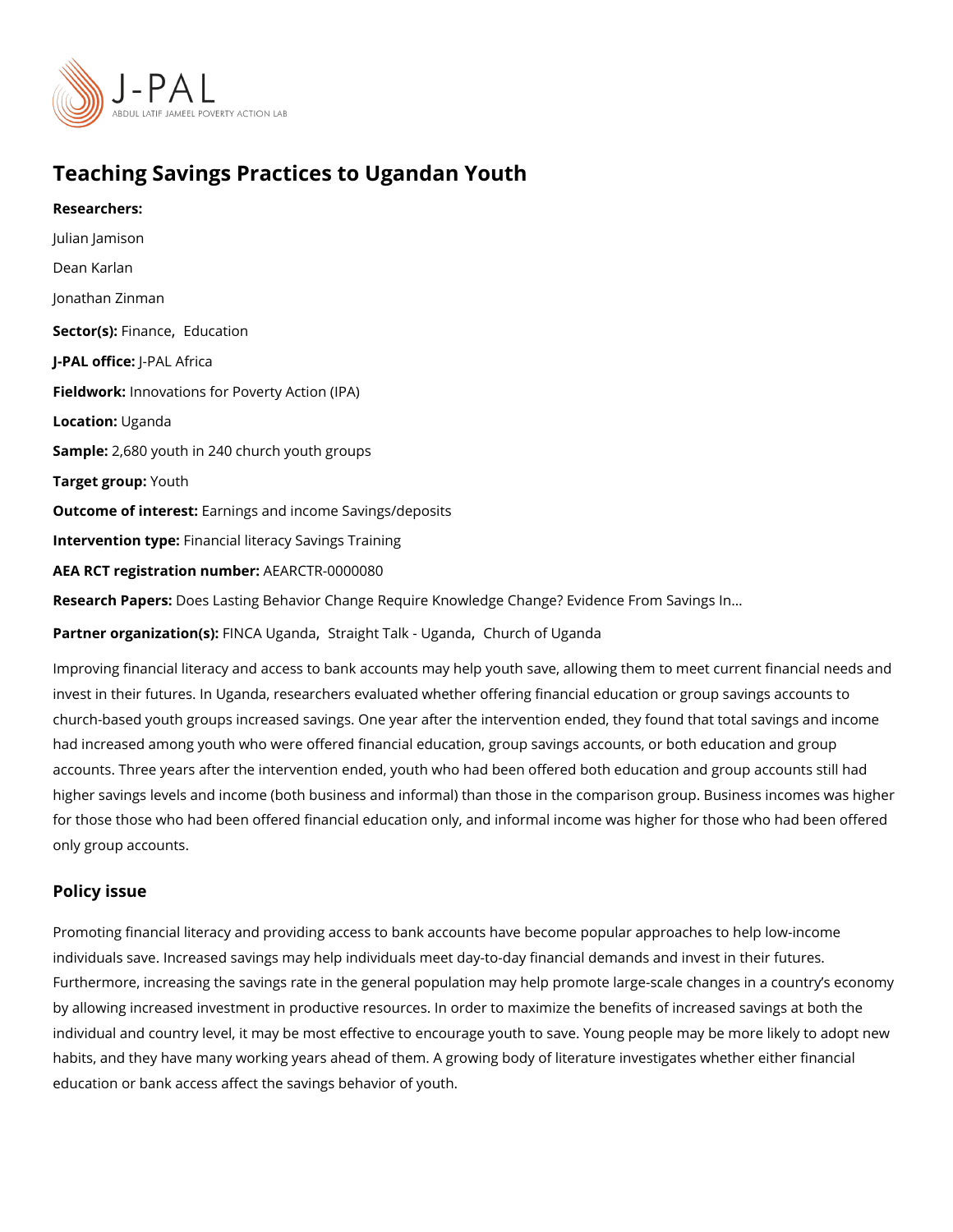#### Context of the evaluation

Uganda has a very young population: in 2006, 52 percent of the country s population was the country s adult population was b<sup>[1](#page-3-0)</sup>ethme**æd**d1t5ioann[,](#page-3-0)dU3g4a.nda has extremely low savings rates neighbors. Between 2001 and 2003, the average savings rate among Ugandan households average rate of 1[2](#page-3-0).7 percent in  $n^2$  ighboring Kenya.

Researchers partnered with the Foundation for International Community Assistance (FINC, evaluation. FINCA, whose mission is to provide financial services to the world s lowest-in Uganda since 1992. The Church of Uganda is an Anglican church, representing the second As of the 2002 census, 36 percent of the population considered themselves affiliated with large network of youth fellowship groups, based at village churches around the country. T study had an average of 40 members. The average age was 24.5 and 40 percent of membe

Financial literacy training in Uganda

### Details of the intervention

Innovations for Poverty Action worked with researchers to evaluate whether offering finan accounts to Ugandan youth groups increased savings. The study involved 240 Church of U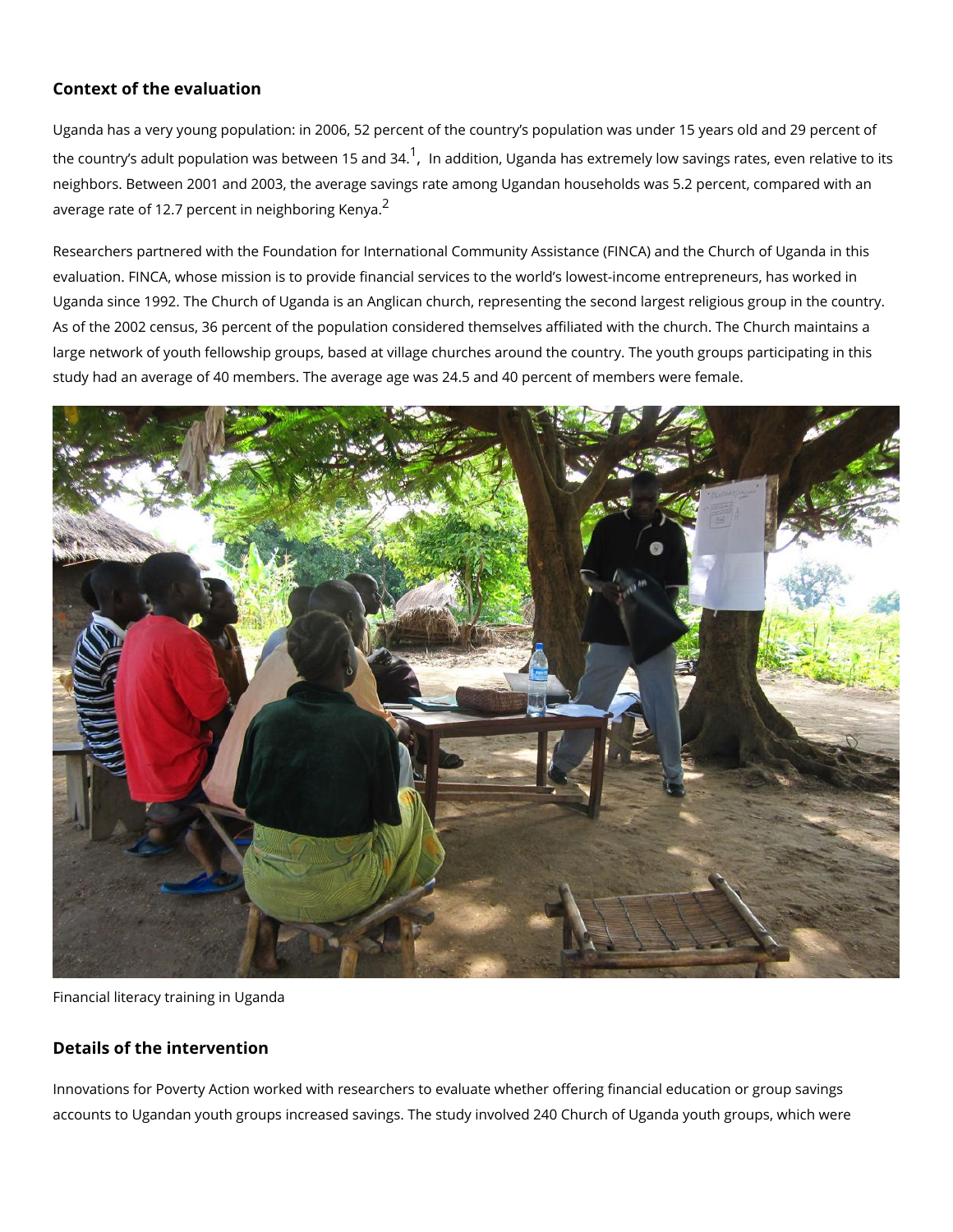randomly assigned to receive financial education, a group savings account, both financial education and a savings account, or neither intervention. There were 60 youth groups in each arm of the study.

The curriculum for the financial education intervention was designed in partnership with Straight Talk Foundation and Freedom from Hunger. The ten-session, fifteen-hour curriculum taught concepts and skills for improving savings behavior, including roleplaying the differences between saving and borrowing to achieve a goal, how to keep a budget, and strategies for successfully discussing sensitive topics around money.

Researchers partnered with FINCA to design a group savings account without fees and with simple account-opening procedures, which minimized common barriers to opening accounts. Each club had only one account and was responsible for maintaining a ledger with individual members' savings. Clubs were also required to make a deposit within thirty days of opening the account and to maintain a minimum balance of 50,000 UGX (US\$20).

## **Results and policy lessons**

Short-term impacts (9-12 months after financial education ended):

- *Financial literacy*: Members of youth groups receiving financial education had higher levels of financial knowledge, awareness, and numeracy. Youth in groups receiving financial education only scored 0.04 standard deviations higher than the comparison group on an index combining questions relating to financial literacy. Youth in groups receiving both financial education and group accounts scored 0.06 standard deviations higher than the comparison group. Youth in groups receiving account access only did not score any better than the comparison group.
- *Bank savings*: Using administrative bank data on the group accounts offered in the intervention, researchers found that offering financial education in addition to account access increased savings more than offering the account alone. Averaging across groups receiving account access only and groups receiving account access plus financial education, only 14 percent of members used the account. However, those who did use the accounts saved non-trivial amounts: an average of 15,000 UGX (US\$6) in the account-only group and an additional 4,000-7,000 UGX (US\$1.60-2.80) among those who also received financial education.
- *Total savings*: All three interventions designed to promote savings increased participants' total savings. This measure included saving by storing at home, by having another person hold the money, or by buying durable goods that could later be sold, in addition to savings held at a formal bank. In contrast to the administrative bank data, these results did not show that financial education and account access work together to promote savings, but rather that each approach can encourage increased savings on its own.
- *Income*: Individuals in all three treatment groups reported earning 10-15 percent more income than individuals in the comparison group. However, researchers were unable to determine whether this effect resulted from individuals working more in order to increase their savings or from individuals using savings to make investments that generated income.

Preliminary results from the long-term follow-up, about three years after the financial education ended, suggest that impacts on earned income persisted. Income from informal employment increased among the two groups that received a savings account. Income from formal employment increased among the two groups that received financial education (though the impacts were stronger in the group that received financial education and the savings account). The increase in savings found in the short term persisted through the long term only for those who received both financial education and the savings account.

Horn, Samantha, Julian Jamison, Dean Karlan, and Jonathan Zinman. "Does lasting behavior change require knowledge change? Evidence from savings interventions for young adults." Evidence from Savings Interventions for Young Adults (October 2020). Global Poverty Research Lab Working Paper 20-109 (2020).